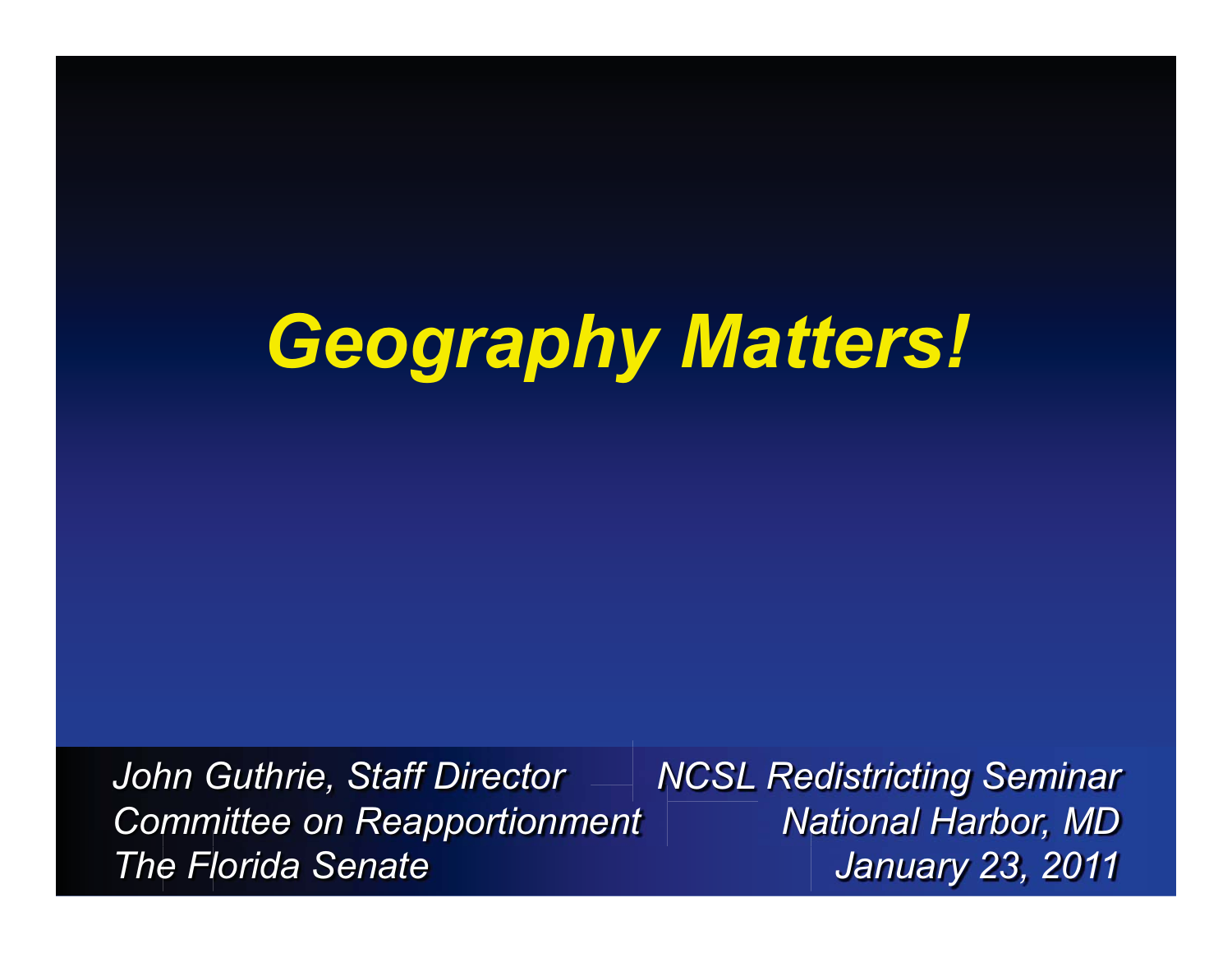# *Geography matters…*

 $\bullet$ • The proposition that "geography matters" is an easy sell with this audience.

 $\bullet$ • You are here because you know that district boundaries matter.

 $\bullet$  District boundaries define civic communities.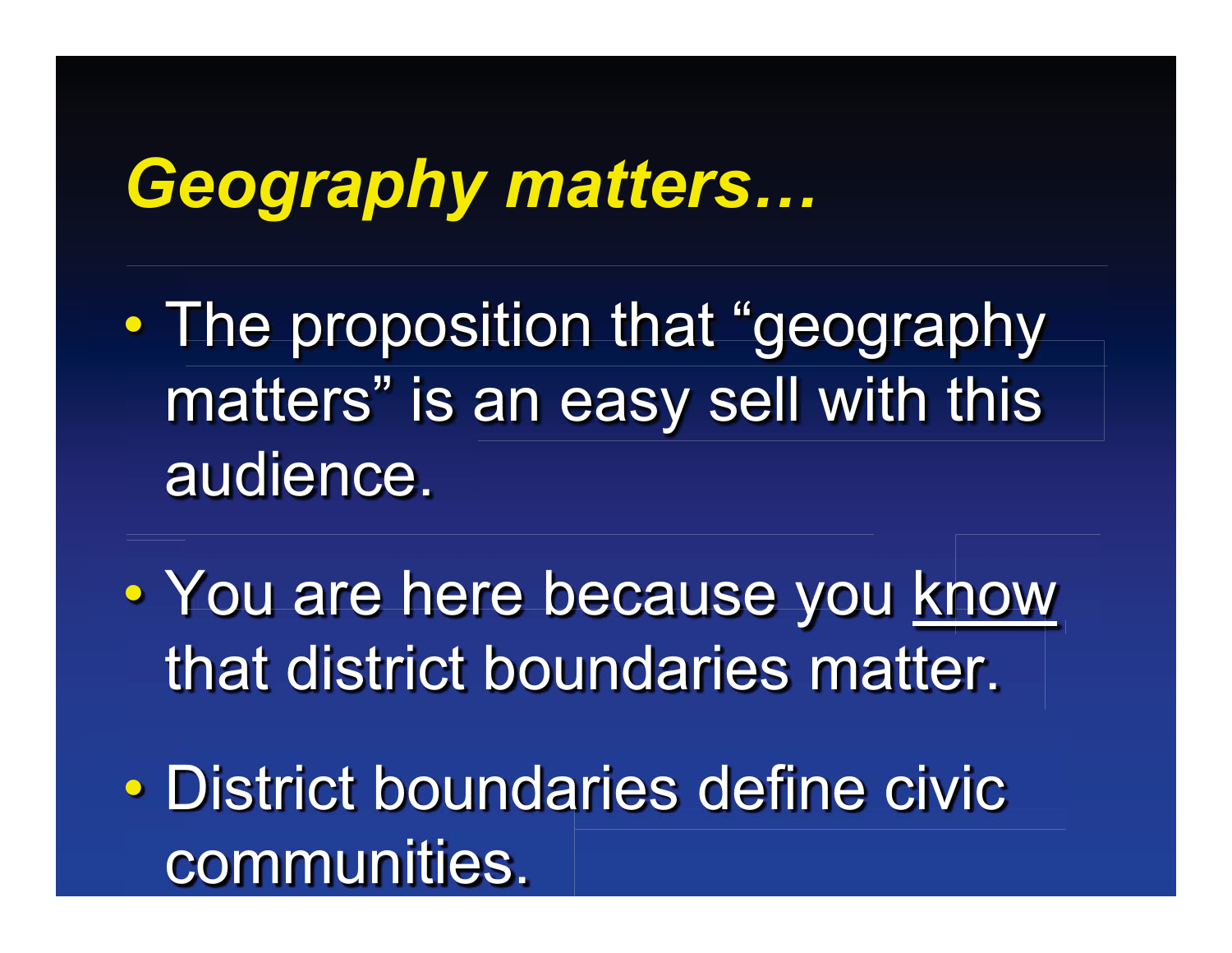#### *It always has been so…*

 $\bullet$ • Where we are fundamentally influences who we are and how we relate to others.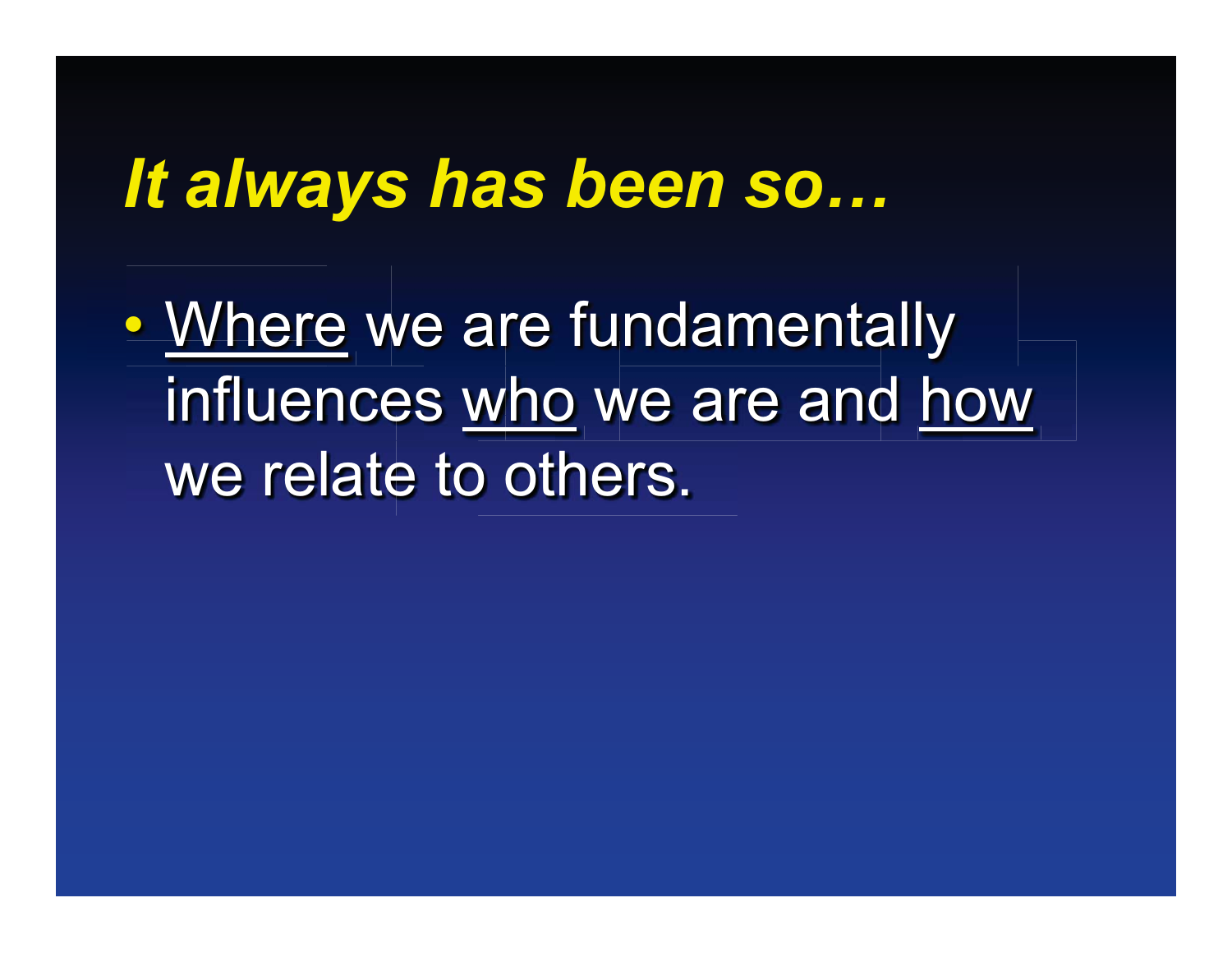# *Using geography to order our world…*

 $\bullet$  GIS uses spatial context as a primary index for organizing all kinds of information.

 $\bullet$  GIS opens opportunities for geographic knowledge.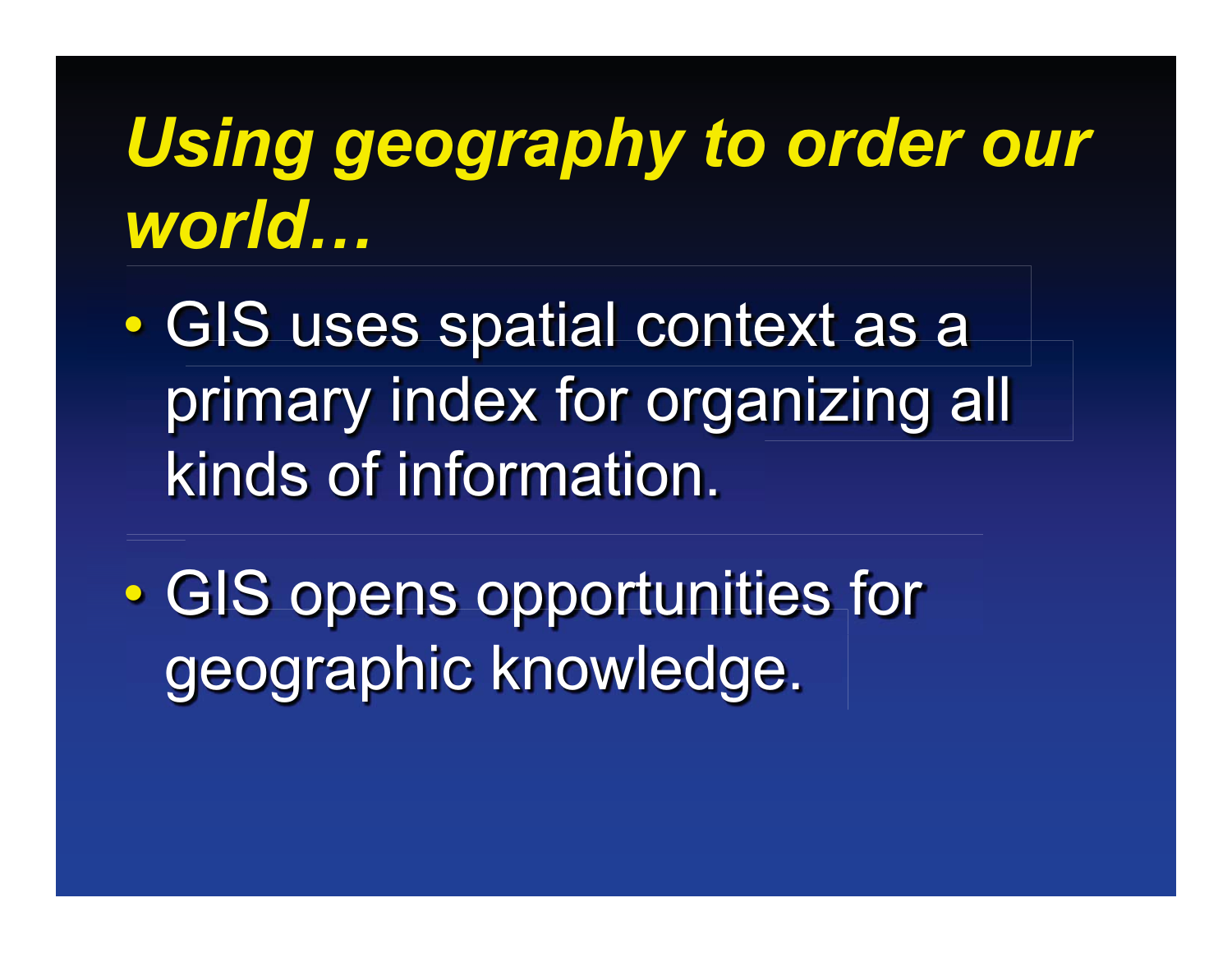## *Geographic knowledge…*

- $\bullet$ • More than points or routes on a map.
- $\bullet$ • More than simple visualizations.

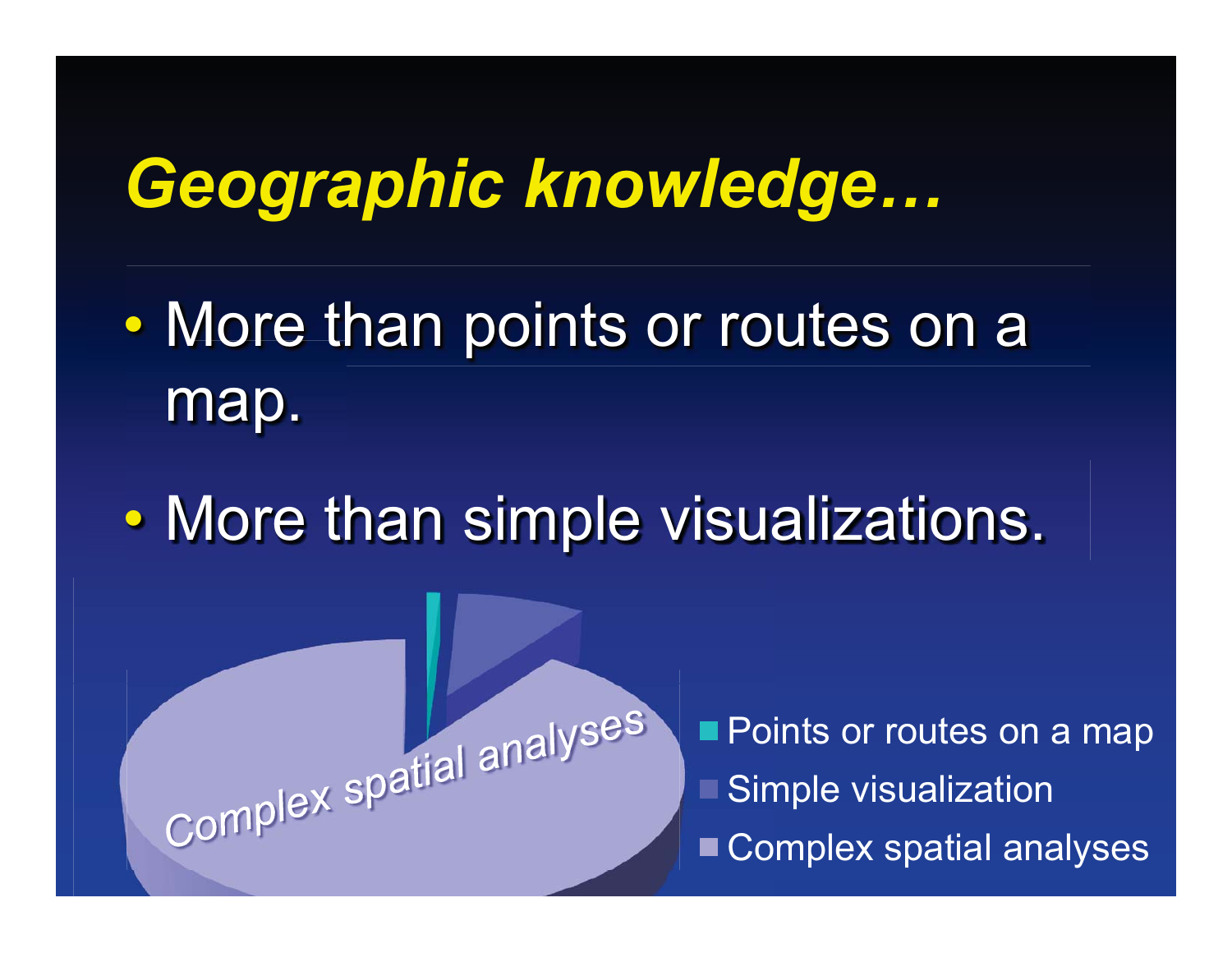### *Making connections…*

 $\bullet$  GIS can help policymakers and the public discover connections that become apparent only with geographic visualization.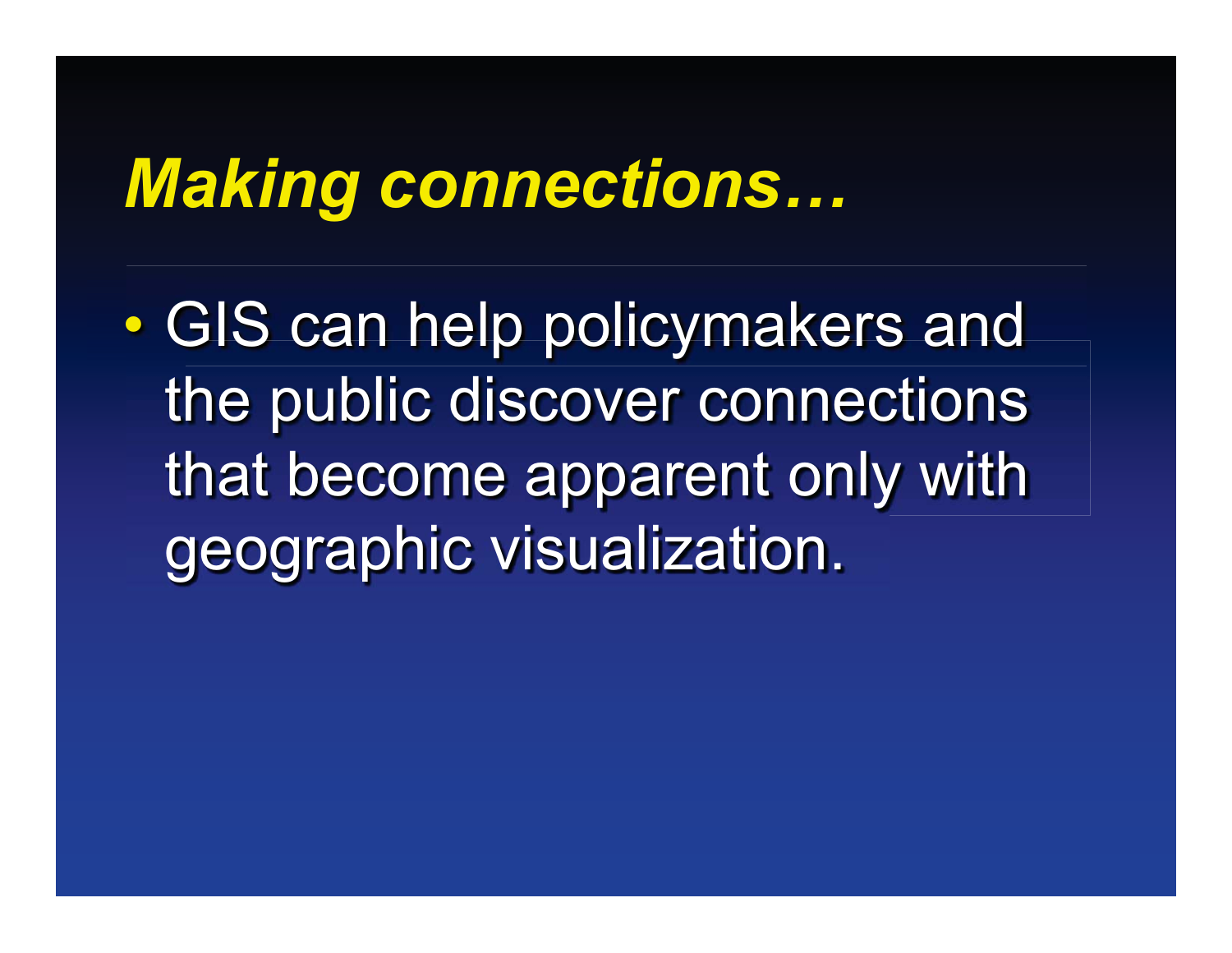### *Custodians…*

 $\bullet$  Redistricting staff (and the officials we serve) are custodians of valuable data and models.

 $\bullet$  Significant public resources invested in redistricting tools.

 $\bullet$ Do not put them away in a chest.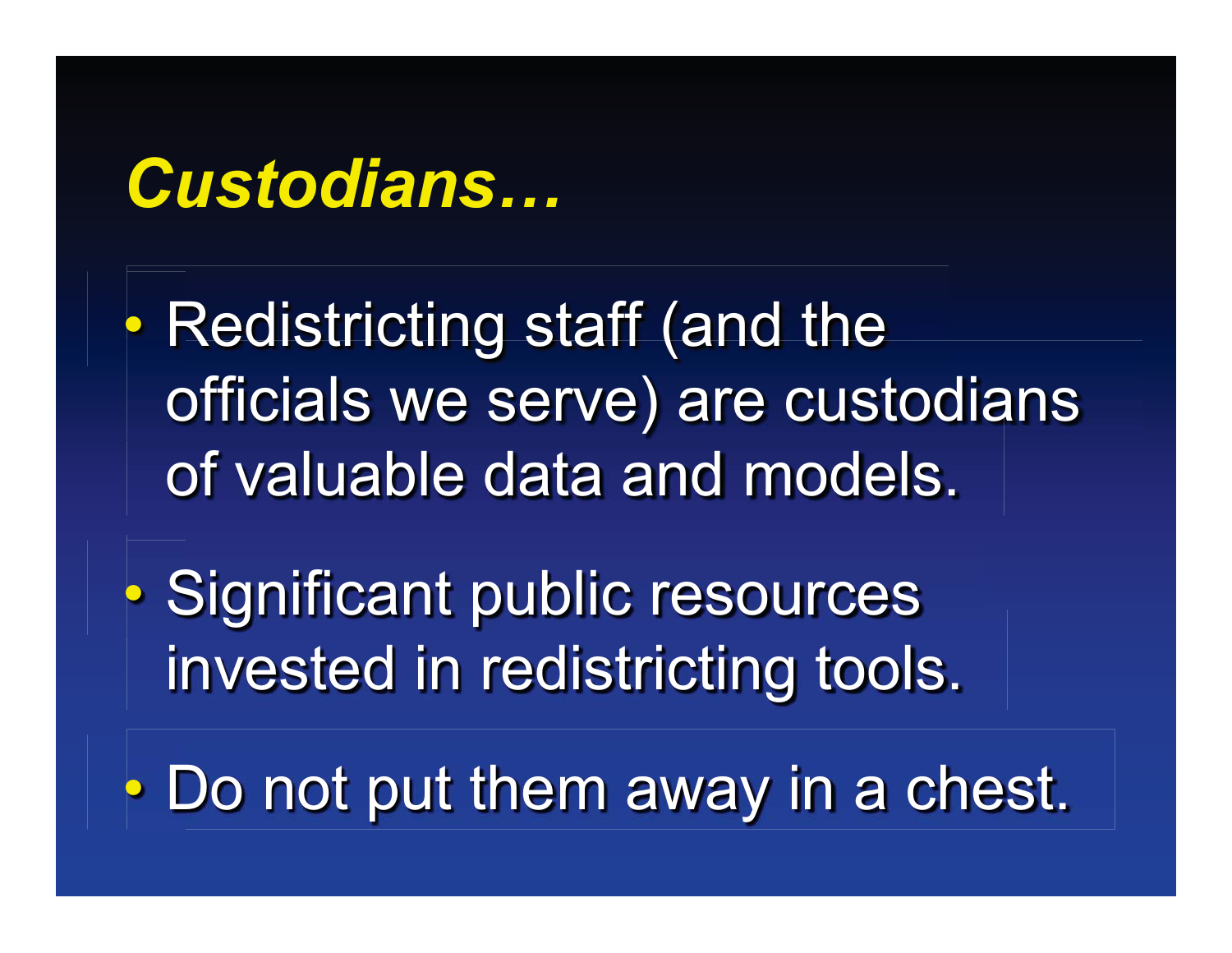#### *Good stewards…*

- $\bullet$  Use GIS expertise to perform complex spatial analyses.
- $\bullet$ **• Share content with spatial data** infrastructure.
- $\bullet$ • Build interactive visualizations.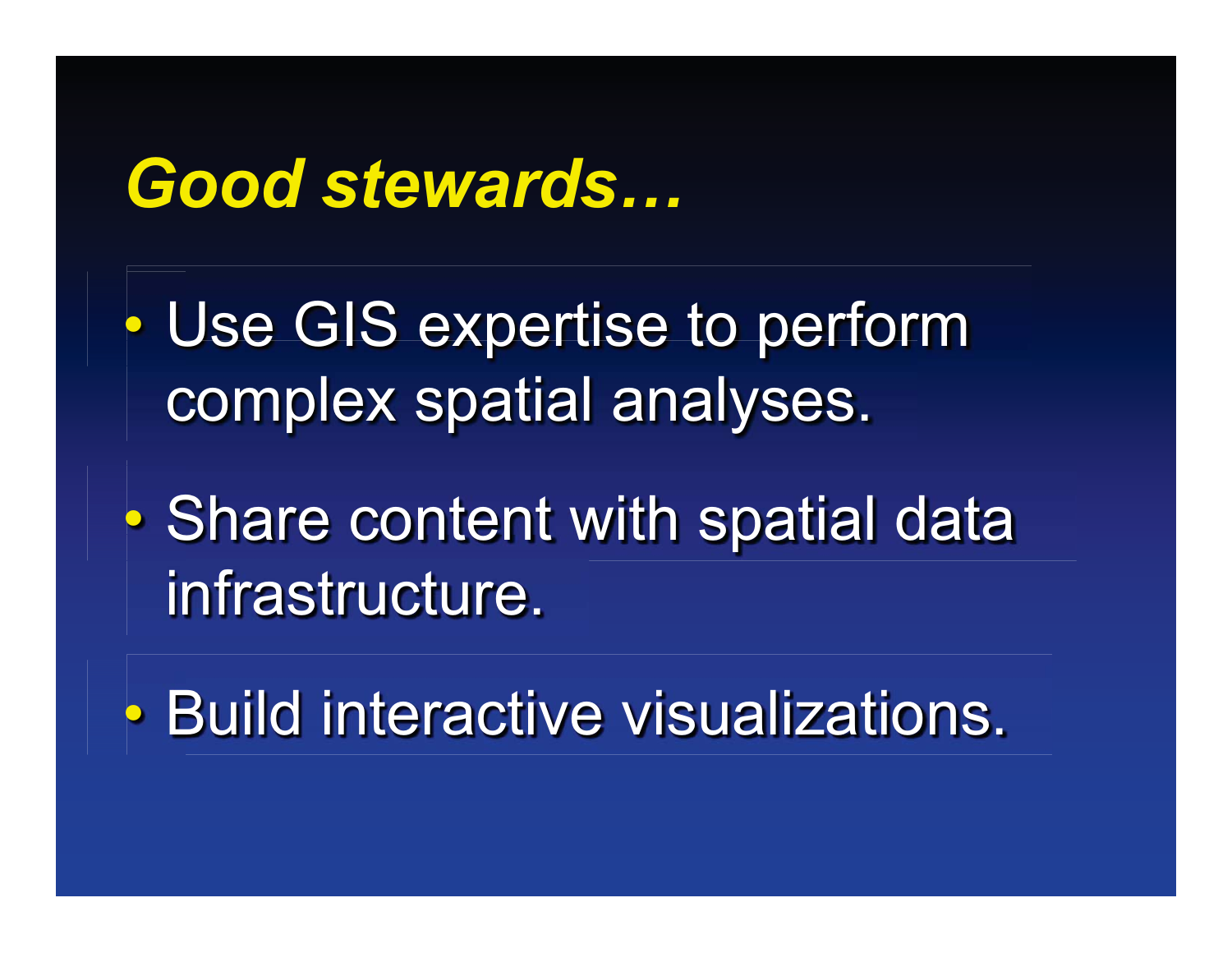# *Our job…*

 $\bullet$ • Transport geographic knowledge from the lab to the web.

 $\bullet$  Make it easy for casual users to explore content and make their own connections.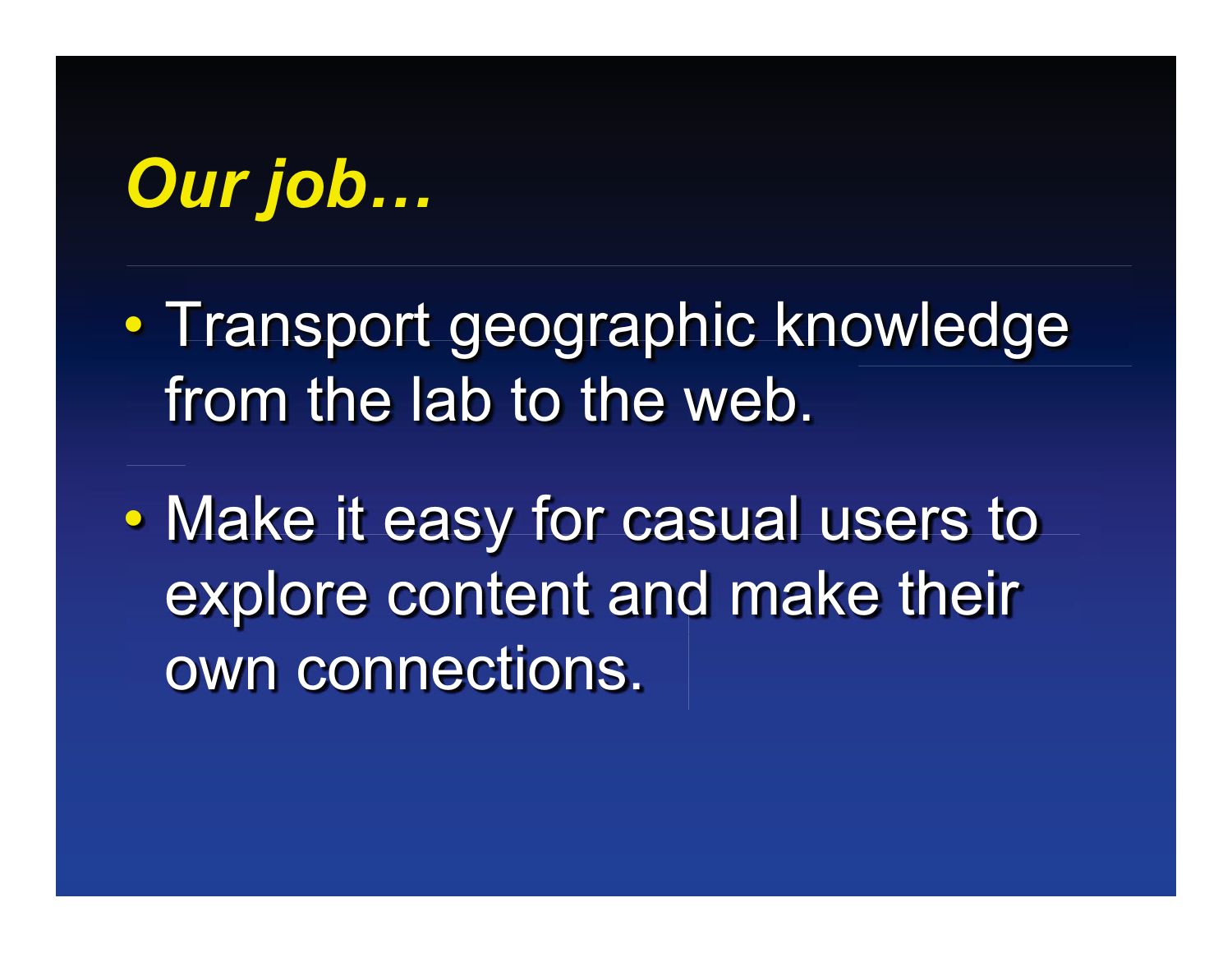## *District information…*

- $\bullet$ • Maps (PDF)
- $\bullet$ Statistical profiles (PDF)
- $\bullet$ • Interactive maps
- $\bullet$ • http://www.flsenate.gov/